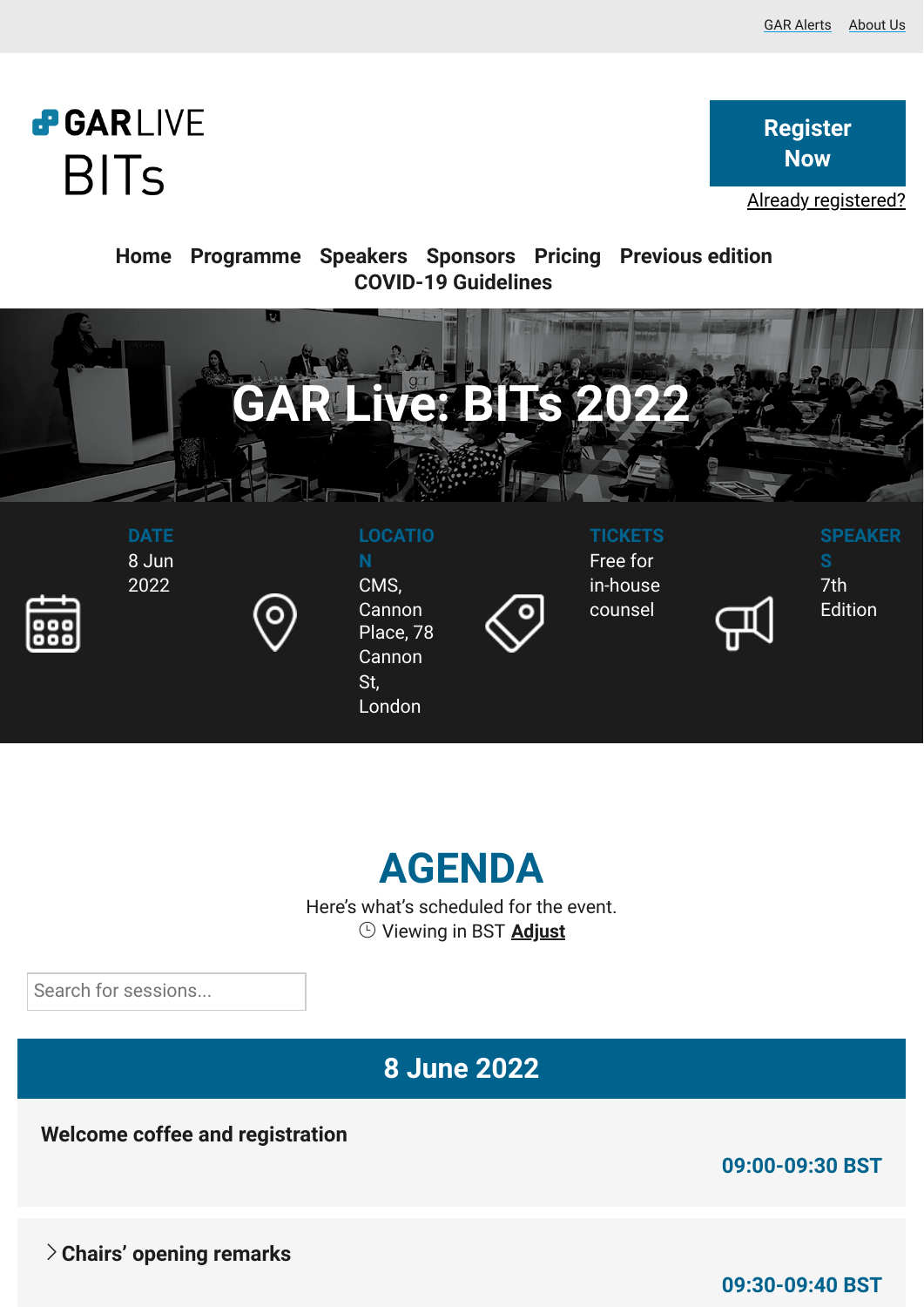# **09:40-10:10 BST**

#### **Taxation in investor state arbitration: a new frontier?**

#### **10:10-11:25 BST**

The past few years have seen significant growth in disputes concerning changes to host state tax regimes. Meanwhile, global and local tax reform initiatives are gaining traction. In this session, our panel of leading names will consider the unique issues raised when investment law intersects with a fundamental sovereign right – the right to tax.

Our panel is expected to discuss

- Where do things stand with tax reform initiatives, and what can investors expect?
- How do investor-state tax disputes thus far inform what is to come?
- What can investors and states alike do to safeguard their interests under the prevailing investment protection regime?

#### Moderator:

Patricia Nacimiento, *partner, head of the German dispute resolution practice, Herbert Smith Freehills*

Panel: Philip Baker QC*, barrister, Field Court Tax Chambers*  Olga Boltenko, *partner, Fangda Partners* Danielle Morris, *partner, WilmerHale*

## **Coffee break**

#### **11:25-11:55 BST**

#### **ISDS reform – how tribunals are interpreting "next-gen" treaties**

#### **11:55-13:10 BST**

States have endeavoured to remove some of the elements of ISDS they find objectionable at the source  $-$  in the treaties. But how successful have they been? How have tribunals reacted when confronted with treaties containing language more deferential to States? Are States satisfied with the results? Or are we seeing a pneumatic process – whereby the endeavour to push in at one point in the system causes a bulge somewhere else?

Our panel members are also expected to discuss: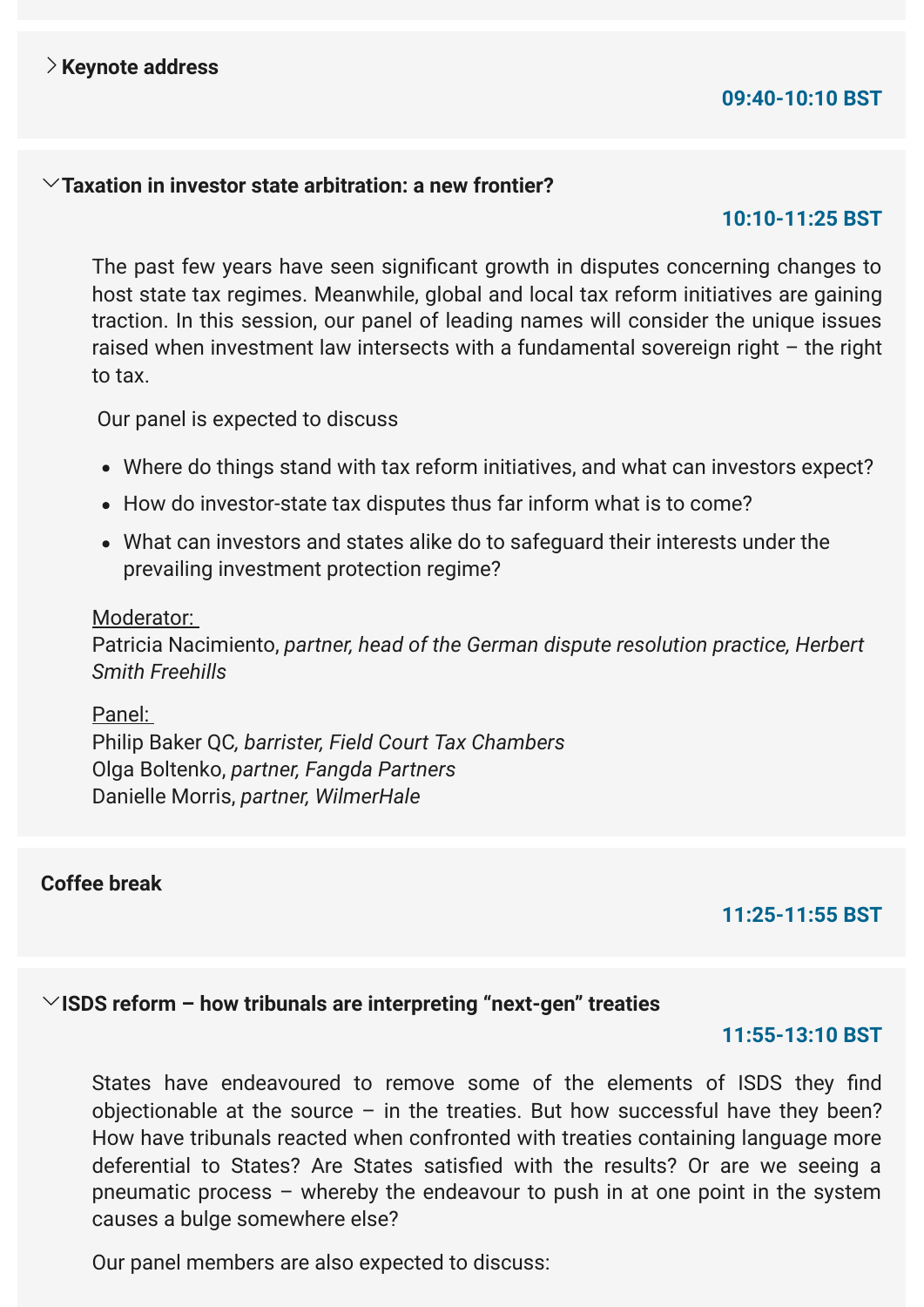- Which examples of new treaty language have had the most impact so far?
- Are there any obvious successes or failures?
- What is to come in terms of the interpretation and application of already-reformed treaties, and the negotiation of new ones?

## Moderator:

Claudia Annacker, *partner, Dechert*

# Panel:

Freya Baetens, *professor of Public International Law, University of Oxford, member of the Brussels bar* Iain McKenny, *director, co-founder, Profile Investment* Sylvie Tabet, *general counsel, Trade Law Bureau*  Elizabeth Prado López, *counsel, Colombia's National Agency for Legal Defence of the State*

# **Networking lunch**

# **13:10-14:10 BST**

## **ISDS and criminal proceedings - is the system open to abuse?**

### **14:10-15:25 BST**

Are individuals who face criminal proceedings in a host State starting to view investment arbitration as part of their defence – a form of protection, leverage or even a shield? Our panel will look at a number of recent ISDS cases where tribunals were called upon to engage with local criminal proceedings and discuss the thorny questions raised.

Questions the panel are expected to discuss include:

- Beyond frequently litigated questions of corruption, in what ways do ISDS and criminal proceedings intersect
- What are the outer limits of a tribunal's powers in this context?
- Will these cases fuel further criticism of ISDS, and how should the world of ISDS respond?

Moderator: Christopher Moore, *partner, Cleary Gottlieb Steen & Hamilton*

Panel:

Siddharth Dhar, *barrister, Essex Court Chambers* Lise Johnson, *counsel, Curtis, Mallet-Prevost, Colt & Mosle*  Sophie Lamb QC, *partner, Latham & Watkins*  Noradèle Radjai, *partner, LALIVE*